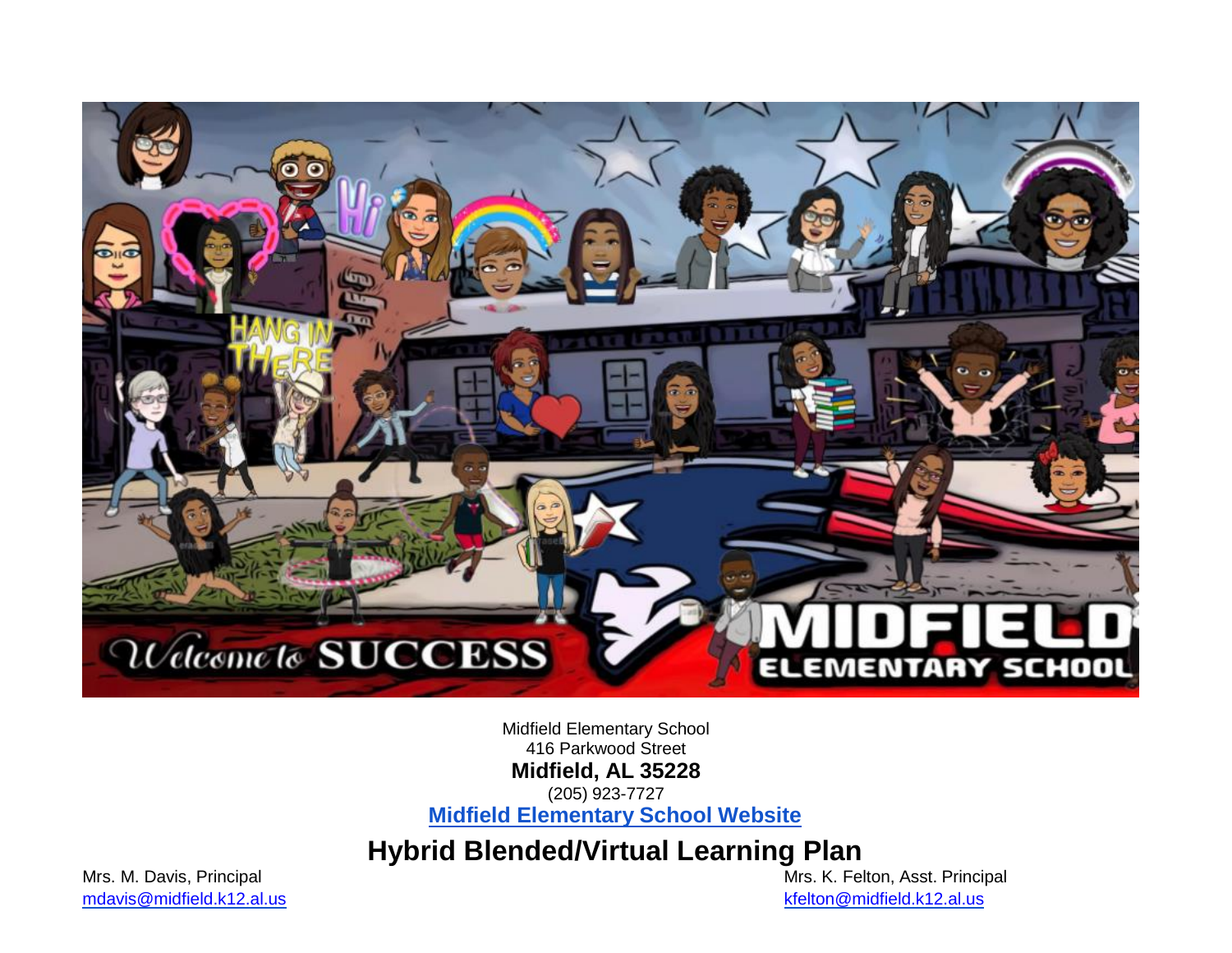## **Hybrid Learning/Virtual Plan**

Hybrid learning students will attend school for in-person instruction two days a week and receive virtual instruction twodays. Masks will be required for all students who attend school in-person. The new school day time for MES is 7:30-2:30.

Virtual Learning students will not attend school for in-person instruction. Students will meet with their teachers via Zoom/Google meet to receive classroom instruction.

All students will receive e-Learning assignments on Fridays.

Both Hybrid Learning and Virtual Learning students will be required to have a school or personal device. Earbuds/headphones will also be required for all students. Please see the school-wide supply list for additional supplies.

Parents who choose either hybrid or virtual learning for their child are making a nine-weeks commitment.

## **Hybrid Learning/Virtual Curriculum and Instruction**

MES Hybrid learning/virtual students will receive instruction from a combination of using GoogleClassroom and i-Ready Intervention program. Students will receive additional instructional support through research-based online platforms (Reading Horizons, Imagine Math).

#### **What is Google Classroom?**

Google Classroom is a web-based learning environment where students can collaborate with their peers and teachers. Google Classroom offers a digital safe space for students to view class announcements, access posted course content, view posted assignments, and turn in completed work. **<https://youtu.be/45o5G7sTVxk>**

#### **What is i-Ready?**

i-Ready is an interactive online learning program that helps students build essential skills in reading and mathematics. **[https://i-readycentral.com/download/?res=479&view\\_pdf=1](https://i-readycentral.com/download/?res=479&view_pdf=1)**

## **Devices**

Students should charge their device nightly. Students will be required to bring their laptop and chargers on the days they attend in-person instruction.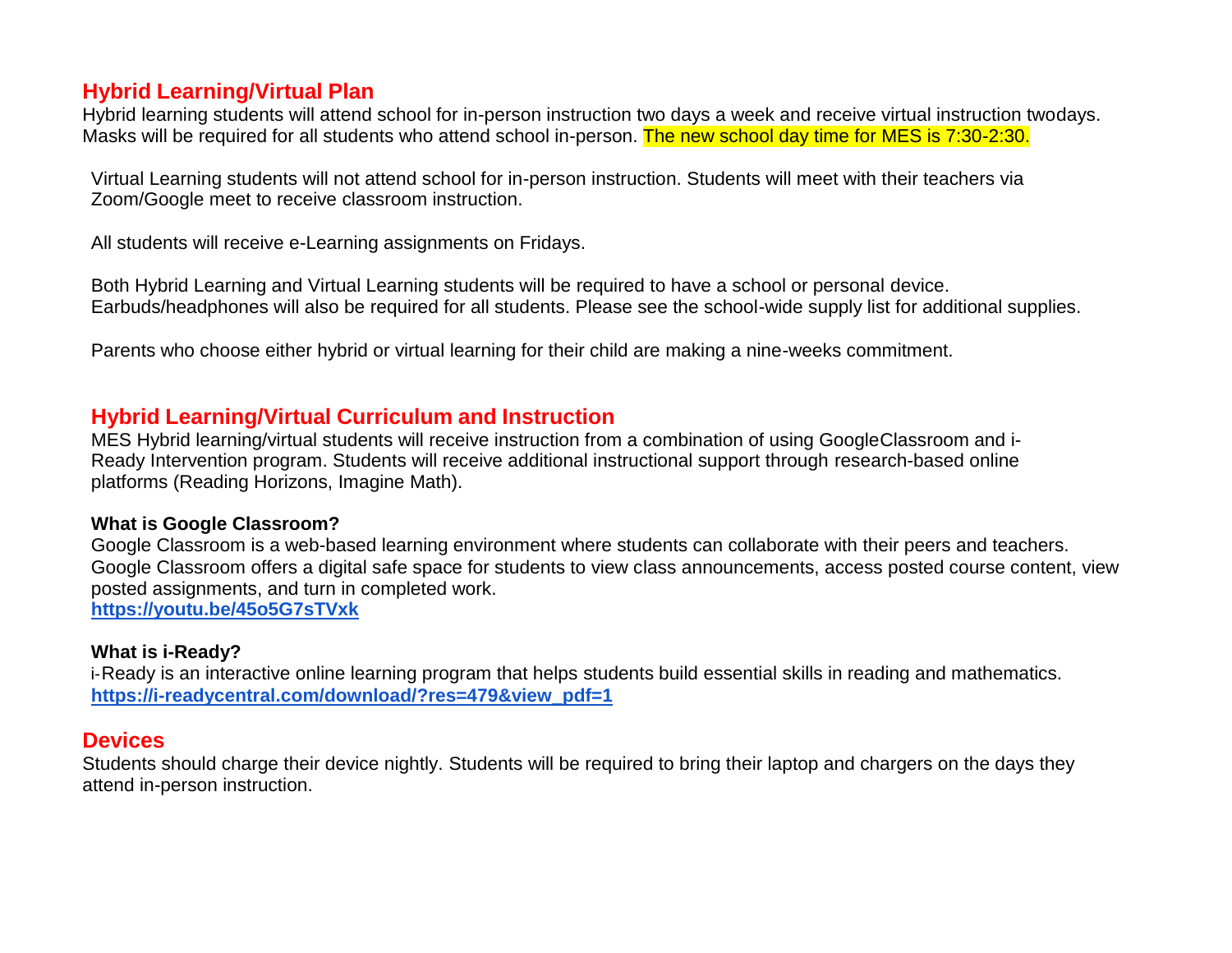## **Health & Safety**

Students are required to wear a facemask daily.

A school nurse will be on site daily to address and assist students with medical needs.

Parents/Guardians will be allowed to check students in/out of school in the lobby area of the school. However, visitors will not be allowed to enter beyond the lobby during the COVID-19 pandemic due to safety measures.

We will practice social distancing throughout the building during the academic day.

Classroom transitions will be limited among students during the academic day in order to maintain social distancing and enforce safety measures during the COVID-19 pandemic.

Cleaning and disinfecting measures will be taken to ensure the physical spaces, equipment, and materials students and staff come into contact with remain safe. Daily sanitizing will be implemented for high touch areas (doorknobs, handles, fixtures, etc.). Restrooms will be monitored and cleaned more frequently throughout the day. Outside cleaning services will be contracted, as needed at principal's/superintendent's discretion.

If your child/children are exhibiting any symptoms of illness, they should remain home.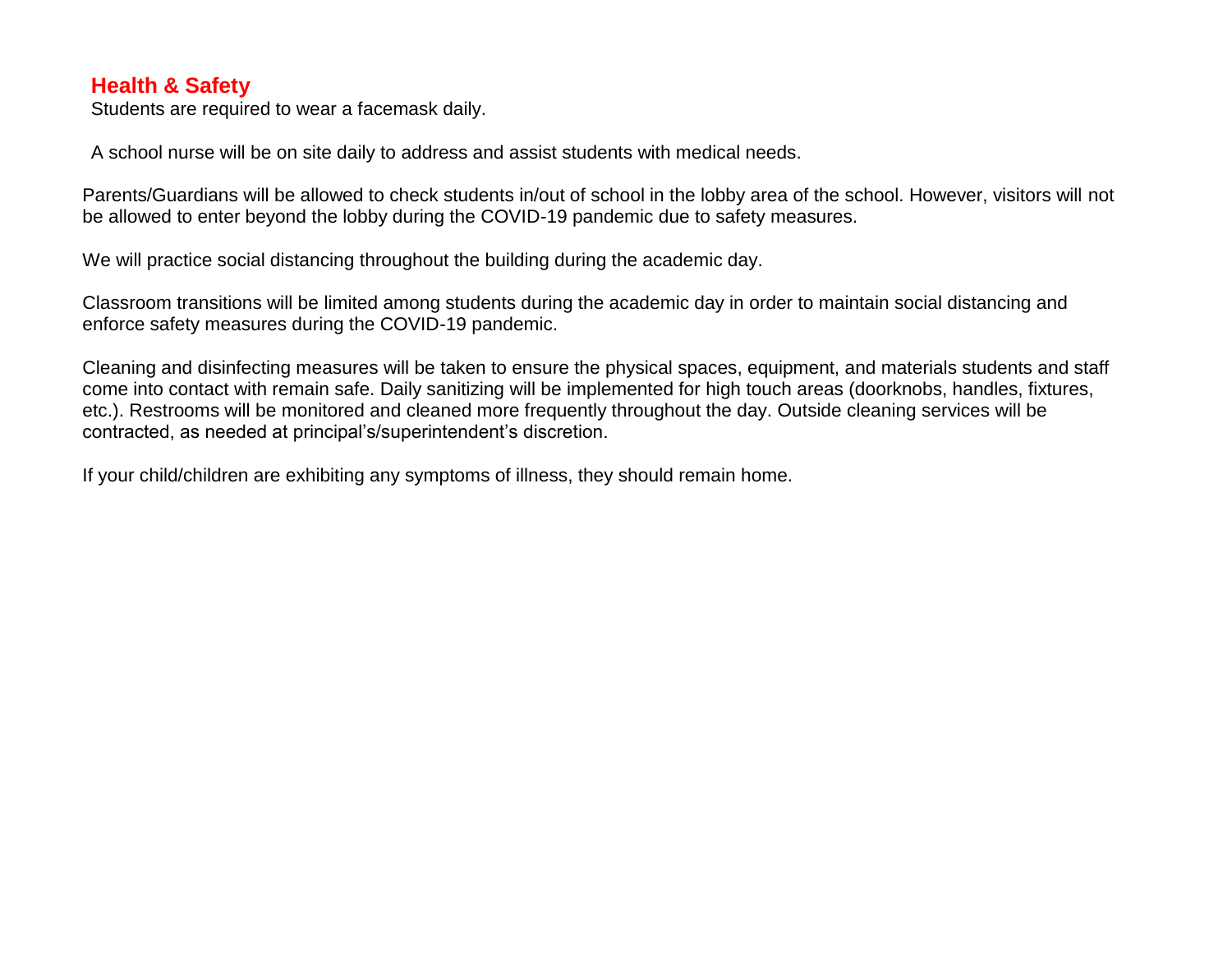## **Nutrition**

#### **A/B Hybrid Days**

Students will receive breakfast and lunch in the classrooms.

#### **Virtual Days**

Students will be served lunch Monday - Friday from 10:30 am – 11:55pm. The buses will deliver lunches at designatedstops in the Midfield Community. Please click on the following links for bus route information:

Bus Route Stop Links: [Lunch](https://docs.google.com/document/d/1H91LUzJcKGW1p6Z9OnjPgWJW0N7kncED7rJhCnvoKLU/edit?usp=sharing) Route #1 [Lunch](https://docs.google.com/document/d/1WCyBQOmum5O-T1U9Q5bdJ5f_iXNDwA9qQzUkGVwo-SQ/edit?usp=sharing) Route #2 [Lunch Route](https://docs.google.com/document/d/16sAOoQfEoDTd3OGQaYcDP4WVJsFrARQnvGrmmzTPqk0/edit?usp=sharing) #3

## **Transportation**

Bus transportation will be provided to transport students to school/home on academic days. Please check Midfield City Schools' website and social media platforms to view bus routes.

Car Riders must remain in their cars until **7:15 AM** in the morning in order to maintain social distancing during COVID-19. Students in 4<sup>th</sup> grade will be dropped off in the carpool line in the front of the building. Students in grades K-3 will be dropped off in the carpool line in the back of the building. Please make sure you follow the directions of the carpool monitors.

Walkers will not be allowed on the school premises until **7:15 AM** in the morning in order to maintain social distancing during COVID-19 pandemic.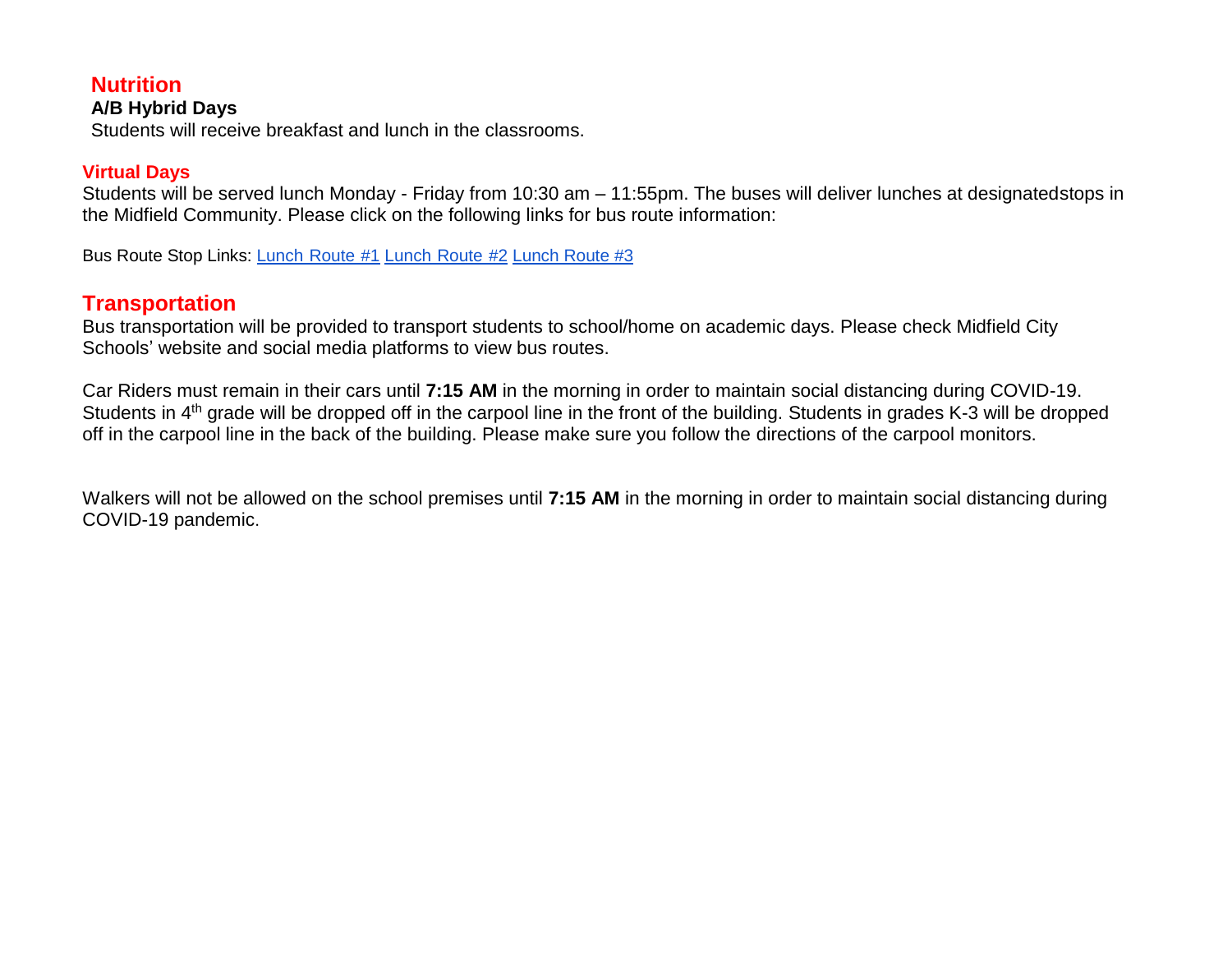## **School-Wide Supply List**

1. Mask (Required daily)

- 2. Laptop and charger (Bring daily)
- 3. Clear or mesh book bag
- 4. Pencils/Mechanical pencils
- 5. Pocket size hand sanitizer (suggested)
- 6. Personal size tissue pack (suggested)

**\*Mandatory Daily Supplies**

*Due to COVID-19, students will be limited on items brought in the building.*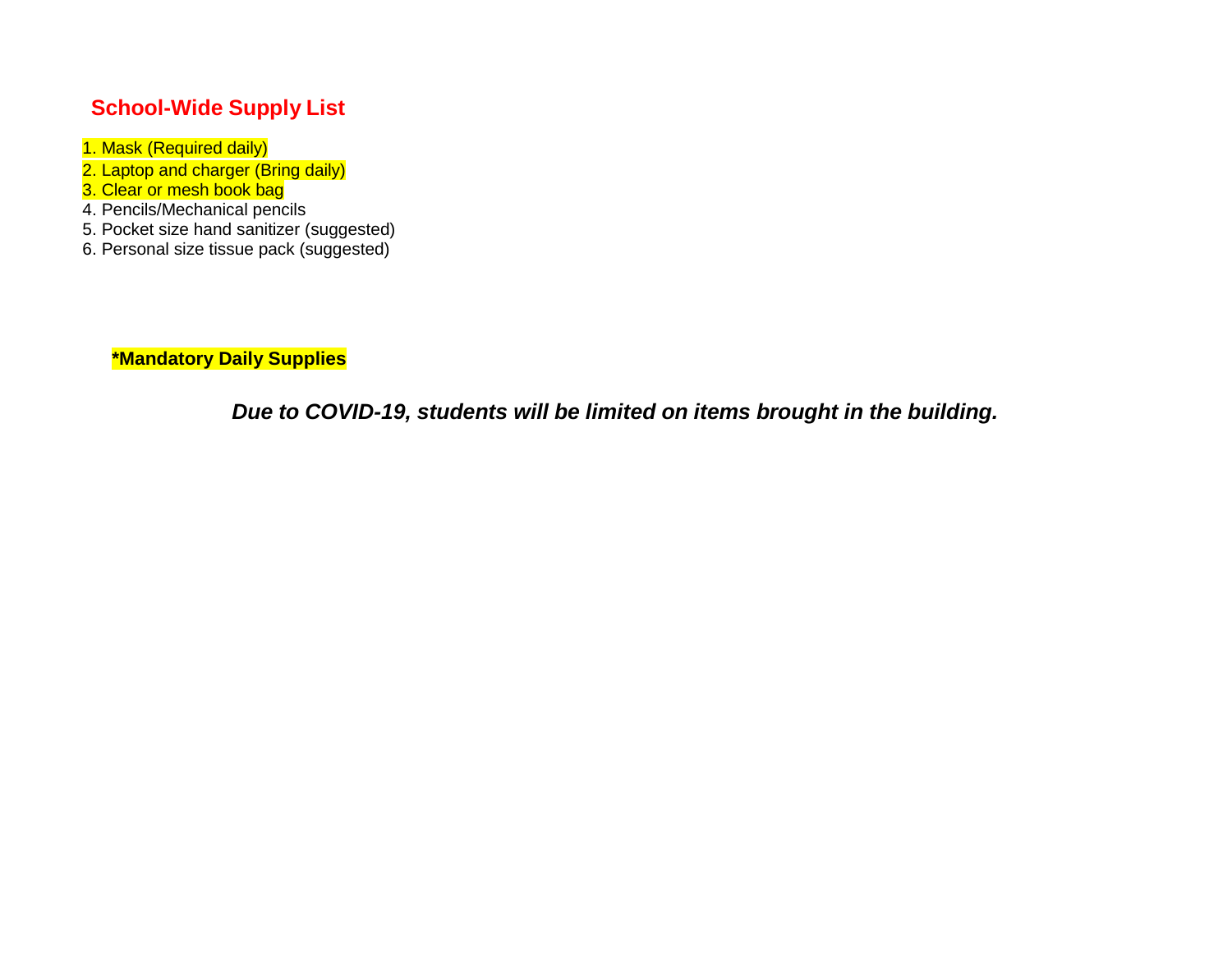| <b>Intervention Time</b>                                                                                           | Assignments and Attendance                                                                                                                                                                                                                               | <b>Blended Learning/Virtual</b><br>Instruction                                                                                                                                                                                                                                                                                                                                             |
|--------------------------------------------------------------------------------------------------------------------|----------------------------------------------------------------------------------------------------------------------------------------------------------------------------------------------------------------------------------------------------------|--------------------------------------------------------------------------------------------------------------------------------------------------------------------------------------------------------------------------------------------------------------------------------------------------------------------------------------------------------------------------------------------|
|                                                                                                                    |                                                                                                                                                                                                                                                          |                                                                                                                                                                                                                                                                                                                                                                                            |
| Approximately 45 minutes per<br>intervention subject<br>(reading/math) on instructional<br>activities/assignments. | Number of assignments for each<br>class/course will vary by content<br>area and level.<br>Attendance matters. All students<br>should sign on with their teachers<br>daily to receive instruction.<br>Midfield City Schools grading<br>scales will apply. | In additional to live instruction<br>students will also access course<br>materials/assignments through<br>Google Classroom to:<br>• Communicate with teachers<br>and classmates<br>• View instructional videos<br>posted by teachers<br>• Obtain online instructional<br>activities (videos, review<br>material, resources, etc.)<br>• Turn in assignments and<br>receive teacher feedback |

# **Expectations/Activities for Blended/Virtual Learning Students**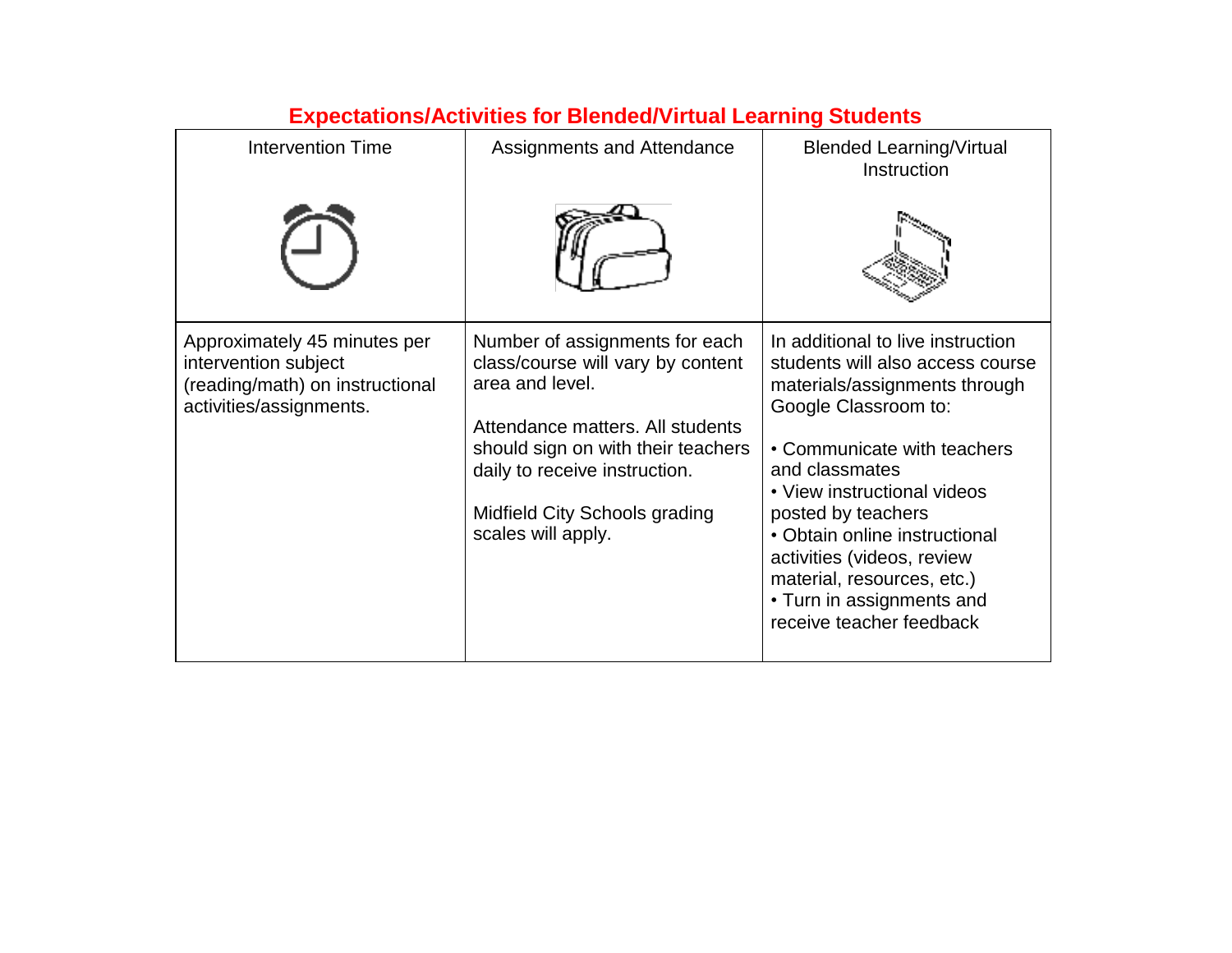## **Exceptional Education Student Program**

| Individualized<br><b>Education Programs</b><br>(IEPs) Support | Small group instruction will be provided to students in person and/or via Zoom link.        |
|---------------------------------------------------------------|---------------------------------------------------------------------------------------------|
| <b>Gifted Students</b>                                        | Gifted instruction will take place on Wednesdays. Enrichment instruction will take place on |
| <b>Enrichment</b>                                             | Fridays. Students will be provided a Zoom link viaemail.                                    |

## **School Communication**

Pertinent information throughout the school year will be communicated to students and parents via email, Class Dojo, texts, phone. Parent/Guardian conferences will continue to take place through video conference. Parents/Guardians are encouraged to sign up for reminders from Midfield Elementary School on the Class Dojo app to receive school information. Also, follow Midfield Elementary on Facebook and Instagram @PatesonPoint.

## **Academic Integrity**

Academic integrity emphasizes a focus on mastery of standards as well as your character development. Academic honesty is important as it relates to completing homework, class work, and assessments, regardless of point value/grading. Therefore, academic integrity is an integral component in fostering self-respect, achievement, and positive relationships among all stakeholders in our district community.

## **Assessment/Testing**

Students will adhere to the Midfield City Schools testing protocols. Students will be monitored by a teacher and given a window of time to complete standardized school assessments.

| i-Ready (Reading/Math)        | October/January/April                                                                                                      |  |
|-------------------------------|----------------------------------------------------------------------------------------------------------------------------|--|
| <b>ACAP Summative Testing</b> | State Assessment (TBA) with administration<br>protocol directives from the Alabama State<br><b>Department of Education</b> |  |

#### **Tentative Testing Window**